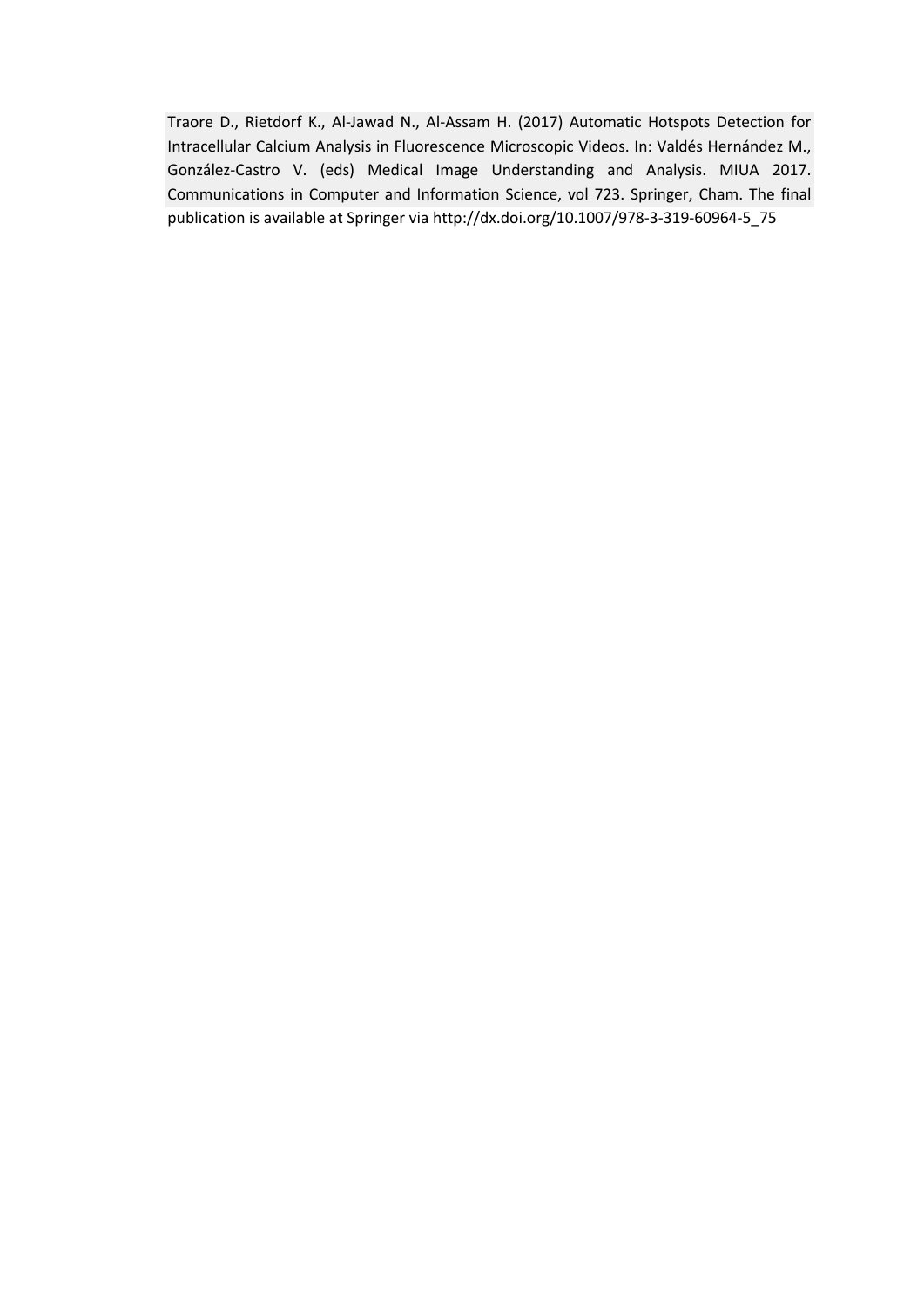# **Automatic Hotspots Detection for Intracellular Calcium Analysis in Fluorescence Microscopic Videos**

David Traore<sup>1</sup>, Katja Rietdorf<sup>2</sup>, Nasser Al-Jawad<sup>1</sup>, Hisham Al-Assam<sup>1</sup>

<sup>1</sup>Applied Computing Department, The University of Buckingham, Buckingham, UK <sup>2</sup>School of Life, Health and Chemical Sciences, The Open University, Milton Keynes, UK

**Abstract.** In recent years, life-cell imaging techniques and their software applications have become powerful tools to investigate complex biological mechanisms such as calcium signalling. In this paper, we propose an automated framework to detect areas inside cells that show changes in their calcium concentration i.e. the regions of interests or hotspots, based on videos taken after loading living mouse cardiomyocytes with fluorescent calcium reporter dyes. The proposed system allows an objective and efficient analysis through the following four key stages: 1) Pre-processing to enhance video quality, 2) First level segmentation to detect candidate hotspots based on adaptive thresholding on the frame level, 3) Second-level segmentation to fuse and identify the best hotspots from the entire video by proposing the concept of calcium fluorescence hit-ratio, and 4) Extraction of the changes of calcium fluorescence over time per hotspot. From the extracted signals, different measurements are calculated such as maximum peak amplitude, area under the curve, peak frequency, and inter-spike interval of calcium changes. The system was tested using calcium imaging data collected from Heart muscle cells. The paper argues that the automated proposal offers biologists a tool to speed up the processing time and mitigate the consequences of inter-intra observer variability.

**Keywords:** intracellular calcium signalling, hotspots segmentation, calcium change quantification, cell parameters, fluorescence microscopy.

### **1 Introduction**

 Changes in the intracellular calcium concentration are a very critical and universal signalling mechanism used by cells [1] [2]. It is important for a myriad of processes. In the case of humans, life starts with an increase in the calcium concentration upon fertilisation of the egg [3]. Cell death [1] [4] is frequently caused by a prolonged increase in the intracellular calcium concentration. But between fertilization and death, changes in the calcium concentration regulate a plethora of processes in an organism, like memory formation, heartbeat, blood pressure regulation, bones and teeth development, blood clotting, hormone functions, cell division, muscle contractions, and antigen recognition in the immune system [1] [2]. Because a prolonged calcium increase is a death signal, it is very important to keep the intracellular calcium concentration tightly controlled in a narrow range, typically around 100 nM [1].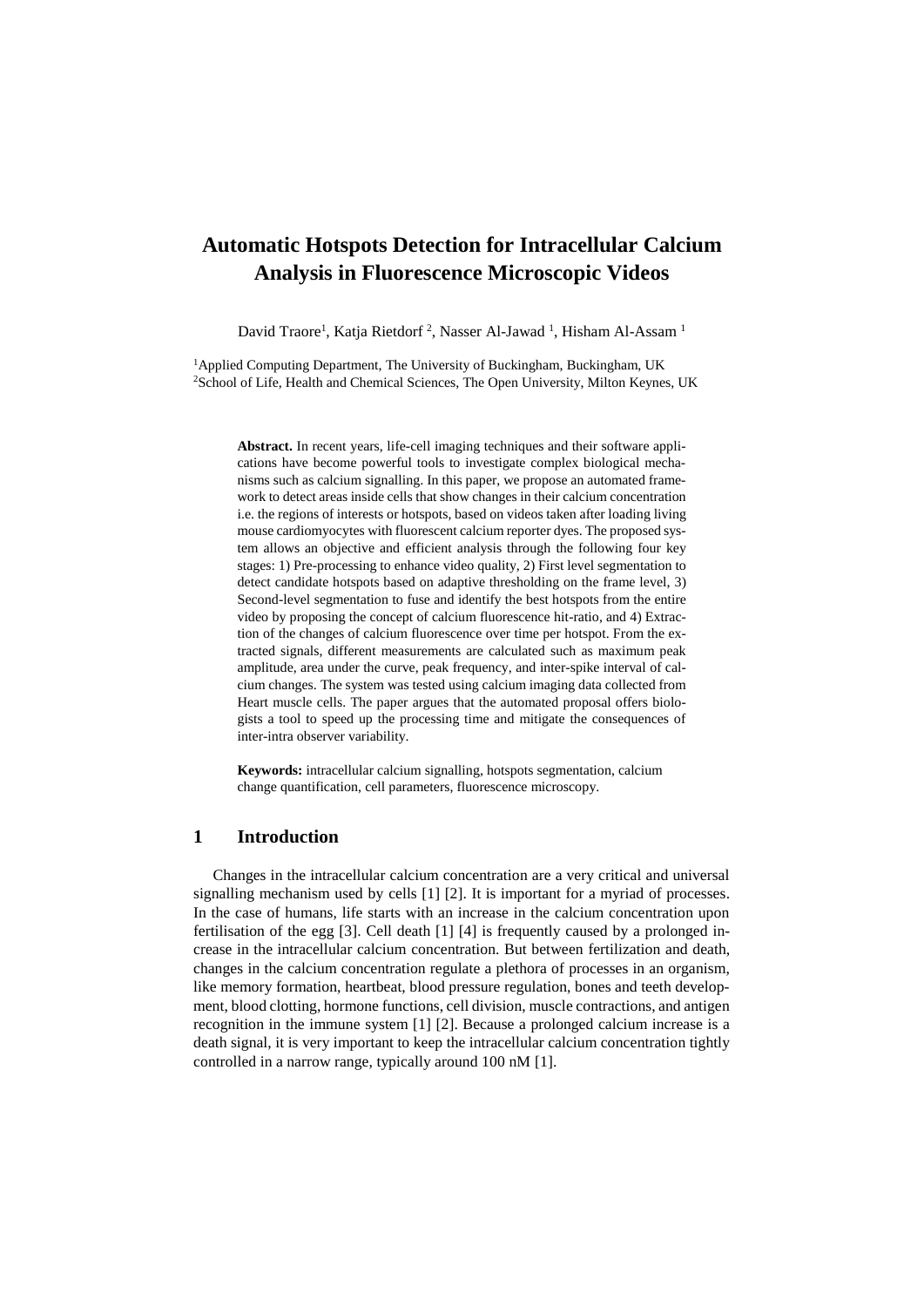Further, a dysregulation of the normal calcium signalling processes may lead to several diseases like cardiac arrhythmias [5], neuronal disorders like Alzheimer's and Parkinson's diseases [5] [6], or immune dysfunctions [7].

Fluorescence imaging is a powerful and commonly used technique to study calcium signalling in living cells. Cells or tissues are loaded with a calcium sensitive indicator and changes in the intracellular calcium concentration can be recorded in real time by capturing a video of the fluorescence images on a microscope [8]. One downside of the technique is a labour-intensive and often subjective image analysis process. The proposal described in this paper aims to automatically detect and quantify intracellular calcium changes in these videos. In addition to automating the analysis by biologists, our data analysis framework also provides a fast and reliable tool for fluorescent video data analysis in cell phenotyping. The cells being monitored are assumed static. Issues addressed here are processing time, replicability of the data analysis, photobleaching artefacts, and human-biased variations that are observed during the manual analysis of intracellular calcium imaging experiments.

All in all, this paper presents a fully automatic system to objectively detect active regions of interest (ROIs), which we refer to as hotspots, and to quantify their change in calcium concentration over the time period when they are imaged and saved in a series of fluorescent frames. The automated framework defines as hotspots any areas in cells whose the calcium concentration fluctuates and goes through the four key stages: i) A pre-processing stage to enhance the contrast and increase the signal to noise ratio of the input video frames using median filtering and adaptive histogram equalization ; ii) A first level segmentation stage to detect candidate hotspots in cells based on changes in the fluorescence intensity using adaptive thresholding and morphological operations; iii) A second level segmentation stage to fuse and identify the best hotspots from the entire videos by introducing the concept of hit-ratio of calcium fluorescence; iv) An extraction and quantification stage of the calcium concentration over time for individual hotspots to calculate maximum peak amplitude, area under the curve, peak frequency, and inter-spike interval of calcium changes.

The rest of our paper is organized as follows: background and previous work are presented in section 2. Section 3 gives an overview of the proposed system, focusing on key points. Section 4, presents and discusses the results of our approach. Finally, in section 5 possible future work are highlighted followed by concluding remarks.

# **2 Background and Relevant Existing Work**

Fluorescent calcium indicators were first developed in 1982 by Roger Tsien and colleagues [9]. Since then, indicators with different characteristics have been developed: colours, calcium binding affinities, or targeted to different intracellular organelles to name a few [8] [10] . Our framework was developed using calcium imaging data from a cardiomyocyte-like cell type, called pulmonary vein sleeve cells (PVCs), loaded with the calcium indicator Oregon Green BAPTA-AM [11]. Aberrant signalling processes in PVCs are important for the development of atrial fibrillation, the most common cardiac arrhythmia (heart rhythm disorder). In contrast to other cardiomyocytes, PVCs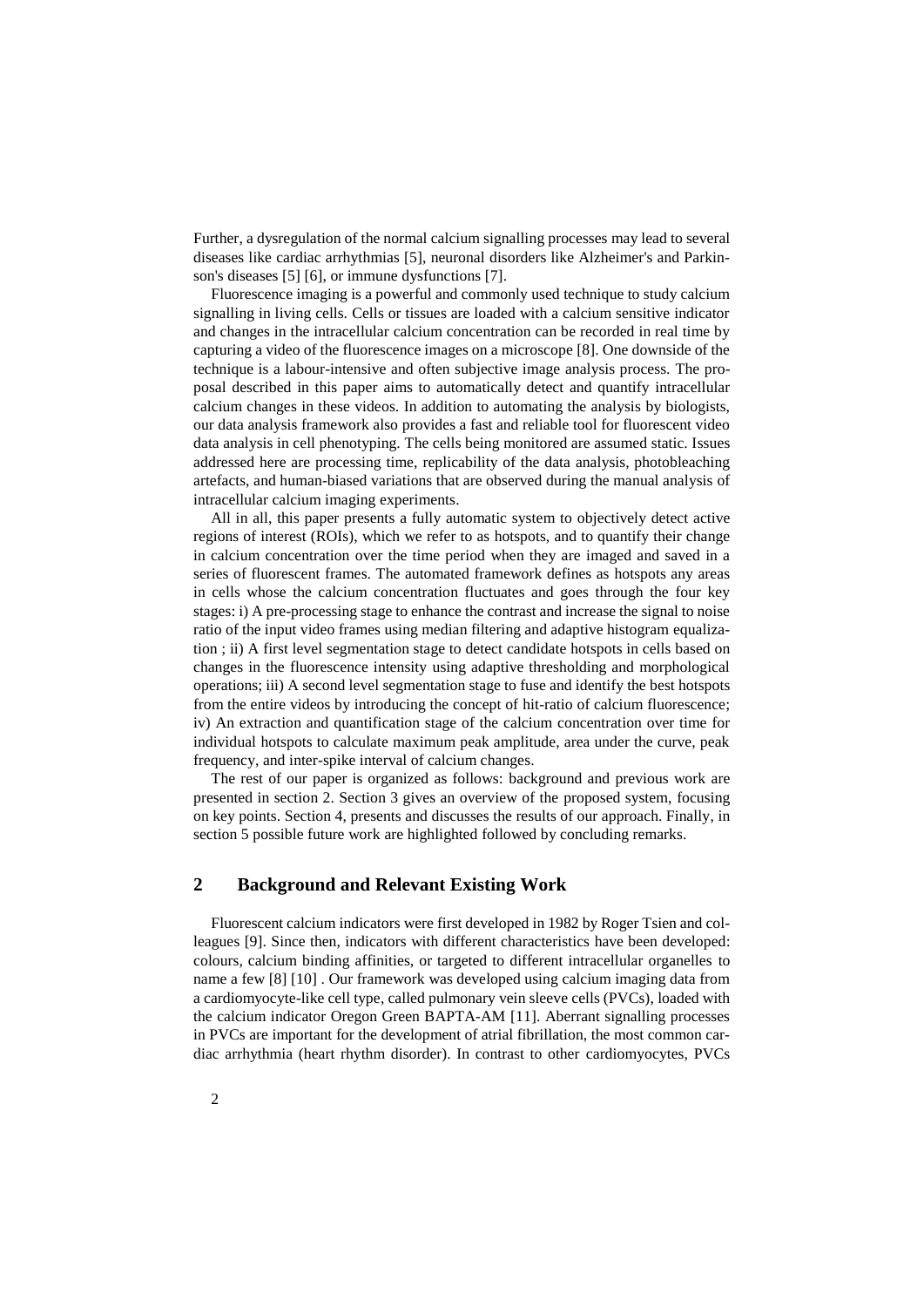show a high level of localized spontaneous increases in their intracellular calcium concentration. The high level of this spontaneous activity in PVCs is one important factor in the development of atrial fibrillation. A better understanding of the processes underlying the calcium signalling in PVCs might provide new mechanisms to treat or prevent atrial fibrillation [11] [12] [13] [14]. However, the spontaneous activity makes calcium imaging data from these cells very time-consuming to analyse, which prompted the development of the automated image analysis software presented here.

In a typical manual analysis of fluorescent video frames of a calcium imaging experiment, the readout is a file / spreadsheet giving the change in fluorescence for each hotspot over the length of the experiment. In order to compare the results from different experiments, these values are normalized [8]. First, the background fluorescence is subtracted from the initial readout. This is commonly done by setting one small background region in video frames through an interactive toolbox in Image J. Then, the background subtracted data need to be normalized to allow a comparison of the magnitude of the changes between different experiments. For that, the minimum fluorescence  $(Fmin)$ for each hotspot needs to be measured, and the fluorescence at any given time  $(F)$  will be normalized to ( $Fmin$ ). The normalized ( $F/Fmin$ ) is then used to quantitate parameters like the maximum amplitude of the change in fluorescence, the frequency of (calcium) increases or the area under the curve for the (calcium) transients, depending on which characteristic of the calcium changes is most informative for the experiment. This manual procedure raises concerns about the optimal estimation of the frame background value, because it does not use all of the cell-free area of a frame as a background, which should be the more accurate value. There are also concerns about the minimum fluorescence because in cells with spontaneous activity, it is very hard to estimate the minimum fluorescence by avoiding outliners giving too low an absolute minimum, or photobleaching artefacts that may suggest fluorescence values lower than they should be. For all those reasons, an automated solution was needed to provide better estimations of background values and minimum fluorescence, and to shorten the analysis time.

Existing work on automatic cellular phenotyping in fluorescence microscopy is rather limited [15]. This is mainly due to the complexity of quantification and characterization of calcium signals through sequences of 2D grayscale images that tend to be of a low quality where cells boundaries are not clearly recognizable, and true signals are highly corrupted by noise. Recent publications investigated various image processing techniques to eliminate the noise effect in fluorescence microscopy images [16] [17] [18]. Some publications presented different techniques for fluorescence image segmentation [19] [20], while others conducted several cellular parameters analysis in fluorescence microscopy [21] [22] .

One of the first automatic method to analyse calcium signalling through fluorescent images was described in 1999 to detect and measure calcium sparks inside skeletal muscle cells and cardiac myocytes through confocal line scan images based on double thresholding [22]. Later on, the limitations of the pioneering method to deal with highly noisy images led to the development of the two-phase greedy pursuit algorithm (TPGP) for the detection of calcium sparks through confocal single images based on wavelet transforms for noise removal and background subtraction [21]. Thus, various versions of 'home-built' analysis software of calcium signalling were available, but none come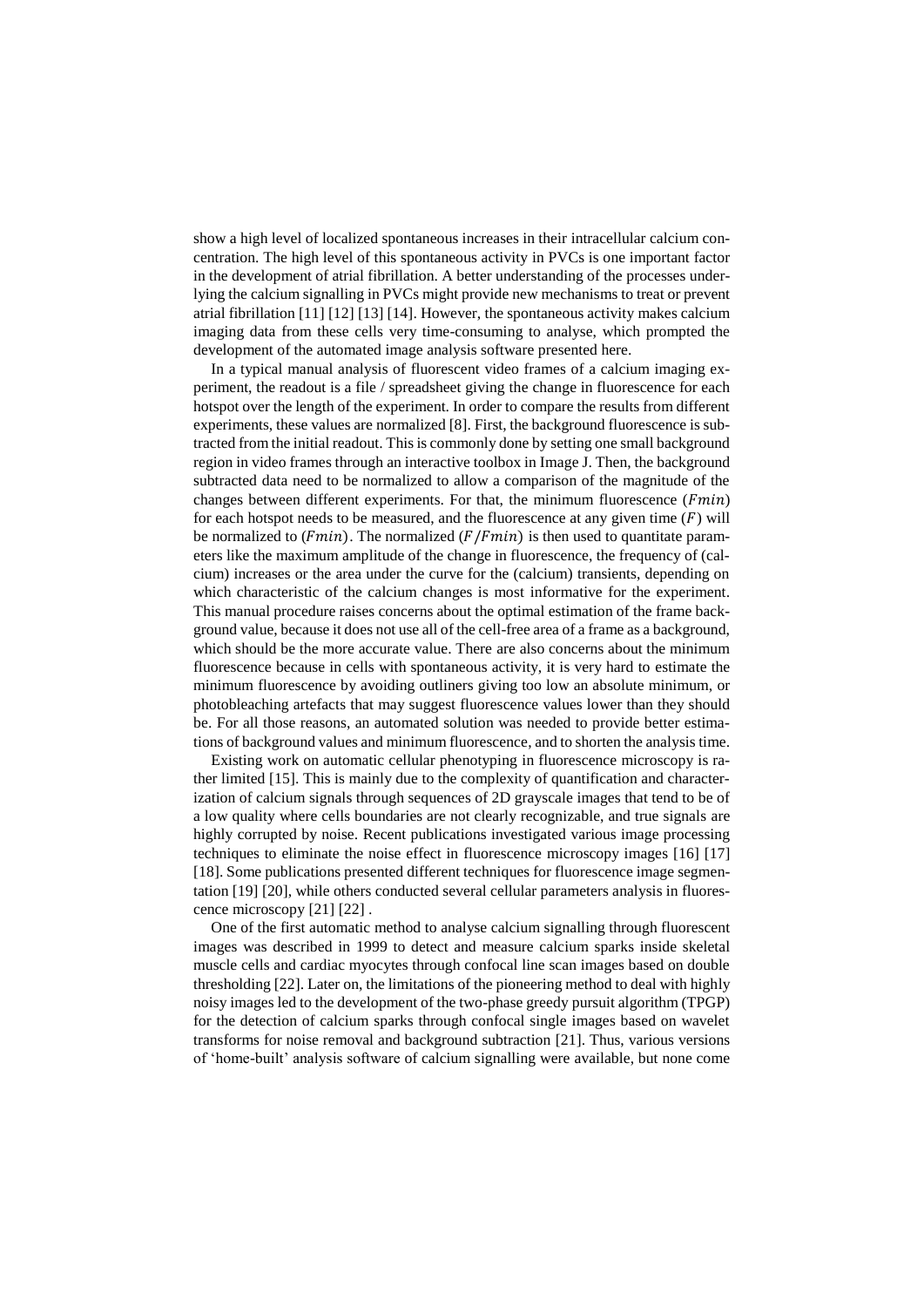with a comprehensive manual, allowing them to be used by the wider calcium signalling community. Further, knowing that fluorescence microscopic images are generally affected by noise of type Gaussian, Poisson, or a mixture of both [15], state-of-art denoising techniques were proposed based on two main principles: variance stabilization [16] [23] and patch-based techniques [18] [24]. In the former category, the general approach consisted of converting Poisson noise into Gaussian noise, while in patch-based techniques, researchers relied on the measurement of the similarity between small subdivisions of the images i.e. image patches to detect their random degradations prior to any segmentation procedure.

Alongside those techniques, interesting segmentation methods were also made available for vesicle segmentation in fluorescent stack images [19], tubule boundary segmentation in rat kidneys videos [20], and mid-point based nuclei segmentation in fluorescent images [25]. It is also the case for object-independent segmentation techniques such as Fuzzy set logics [26] and hierarchical merge tree [27], presented as alternative solutions to process fluorescence microscopy images. The Jayaprakas's ImageJ plugin [28], a less recent semi-automated method, allows both the manual setting of ROIs and the automatic measurement of their changes of fluorescence through an entire image stack. Data are output in graphics or exported into text or csv files for further analysis. But the plugin does not allow automated ROI segmentation.

To sum up, the literature in the area of intracellular calcium analysis based on fluorescence microscopic videos seems to be rich. However, this paper argues that the existing work on fully automated frameworks that take input videos and produce final measurements such as maximum peak amplitude, area under the curve, etc. of calcium changes over time, is very limited, and not available for use by the wider community.

### **3 The proposed solution for calcium signalling analysis**

 As stated earlier, the proposed framework is based on four main tasks: pre-process individual video slides to increase their quality, identify regions with intracellular calcium changes (hotspots) by first-level segmentation of the input video frames, and detect calcium hotspots or best active ROIs by second-level segmentation. The final task of the proposed routine is the extraction and measurement of calcium signals in the detected hotspots. Figure 1 below highlights those stages.



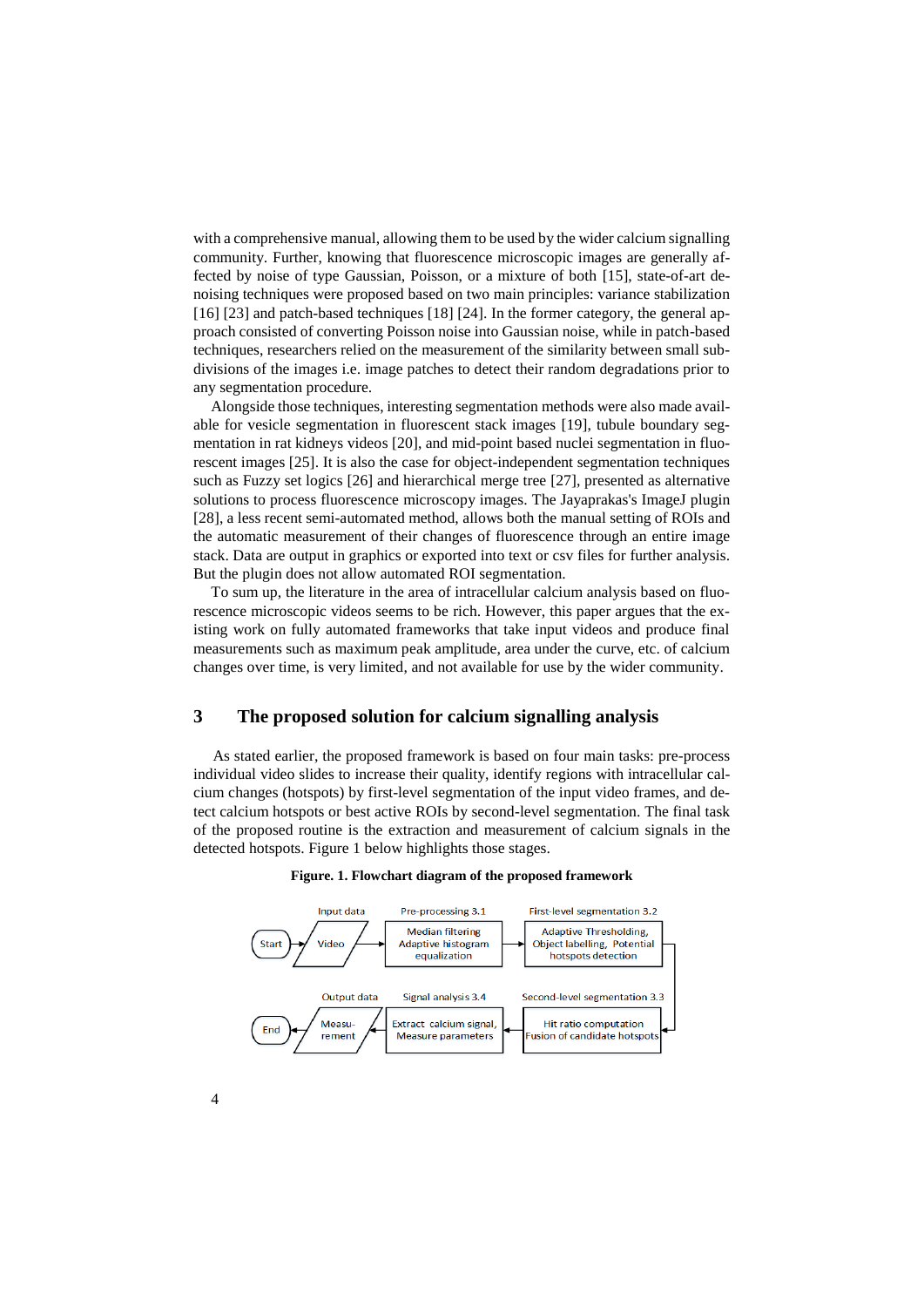### **3.1 Pre-processing by median filtering and adaptive histogram equalization**

Fluorescent video frames tend to be low-contrasted and corrupted by Gaussian noise. Therefore, we chose to perform median filtering over individual images to increase their signal to noise ratio. Then, we performed adaptive histogram equalization to enhance their contrast in such a way that changes of intracellular calcium concentration become different from the background pixels. Figures 2a, 2b, and 2c below demonstrate the effectiveness of the pre-processing in enhancing the quality of the fluorescent video frames.



**Figure. 2. Image quality increased by pre-processing**

#### **3.2 First level segmentation for candidate hotspots detection**

At this stage, we first aim to detect any changes in the intracellular calcium concentration expressed in the pre-processed video frames as transiently bright areas due to an increase in the fluorescence of the calcium indicator. By default any calcium change area is hotspot. Inside each frame, hotspots are detected based on a certain threshold pixel value T. To set the best T value, analysis of pixel intensity histograms of input frames suggested us that the fluorescence intensities of the hotspots correspond to the bright pixels that fall away from the mean of the frames. The ideal threshold T turned out to be equalling to mean  $+2$  standard deviation (std) of the pixel intensities of individual frames. As a result, from a sequence of grayscale images input, the system generates a list of binary frames, where white pixels belong to objects changing their fluorescence, and dark pixels refer to background elements, that can be either inside or outside the cell. After that, morphological filters were applied on the binary output to transform the obtained connected components into closed-boundary objects in the following order: closing, holes filling, erosion, small objects removal, and image dilation with small structuring element of disk-square shapes. Figure 3 below demonstrates the thresholding approach adopted to detect intracellular calcium changes in individual fluorescent images.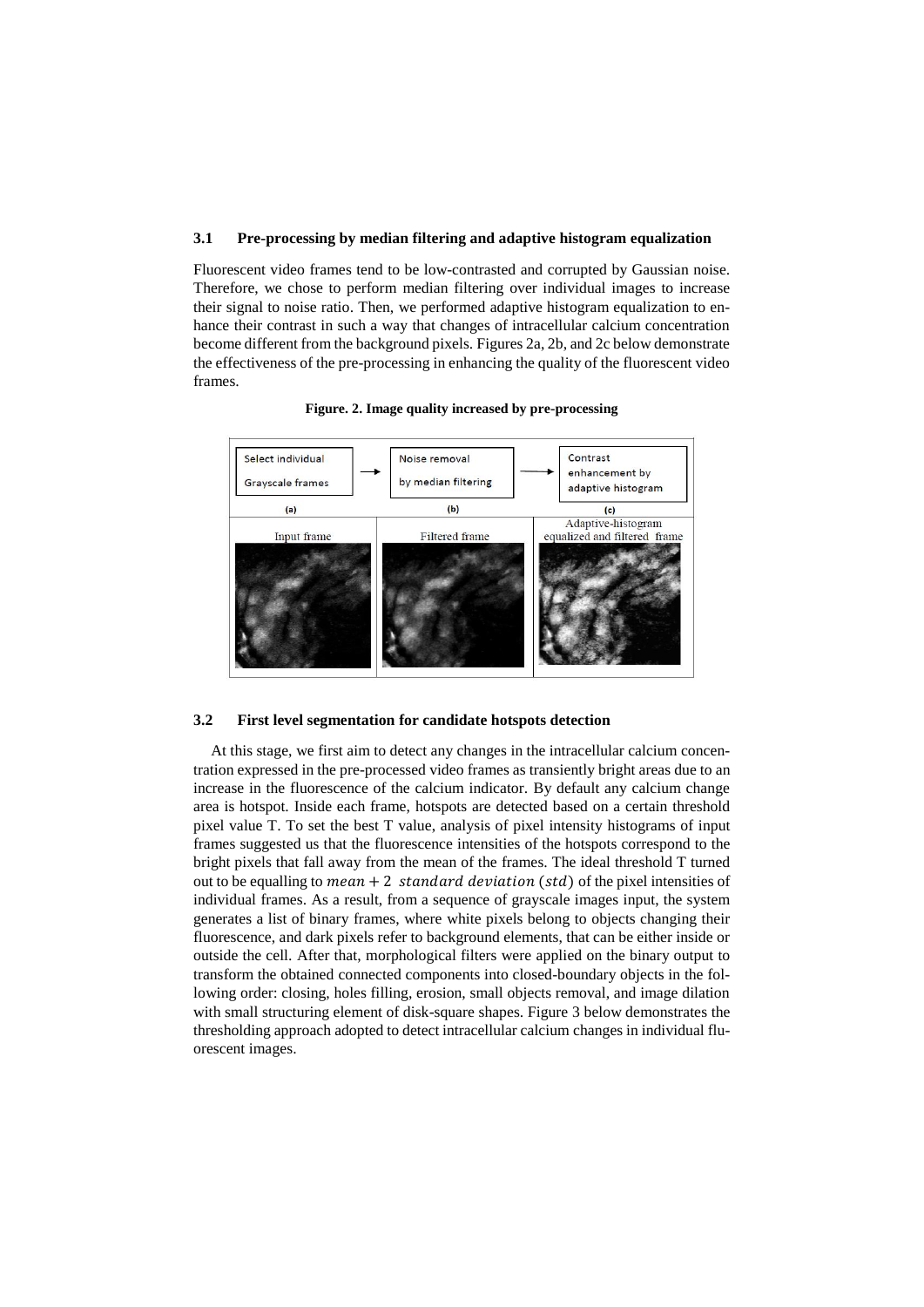The first-level segmentation ends with assigning a set of geometrical properties such as centroid coordinates, area or object size, bonding box parameters, pixel element locations, and default hit-ratio value, etc. to each default hotspots representing intracellular calcium changes. From the average size of all detected objects, the system estimates a small significant interval where to look for potential active regions or hotspots. The best interval of size was found out to be between  $\left[\frac{1}{2}\right]$  $\frac{1}{4}$ ,  $\frac{3}{4}$  $\frac{3}{4}$  of the all objects average size, where to look for candidate calcium hotspots.

#### **Figure. 3. Segmentation of calcium changes from fluorescent video frames**



#### **3.3 Second level segmentation for frames fusion based on hotspots' hit-ratio**

The second level segmentation stage of our proposal for calcium signal analysis aims to identify the intracellular regions that show the most frequent calcium changes. They correspond to the candidate hotspots with highest hit-ratio parameters. The hit-ratio in this context represents the number of times a given cellular region appears or fluoresces in the entire video. For example, a hit-ratio of 50% means that a change in fluorescence appears in the same place in 50% of the frames. To calculate the hit-ratio of a candidate hotspot localised in a frame, the system counts the number of overlaps of this hotspot with others identified in the remaining frames. Overlapping of two objects is first assumed as an overlap of their bounding boxes (rectangle fitting), then confirmed by the comparison of their pixel elements location, elements whose union make the objects.

Once the hit-ratio computation is done, the system merges potential active regions into a single frame in which hotspots do not overlap. The fusion of candidate hotspots from individual frames is achieved based on two thresholds specified by the end user: the minimum hit-ratio, and the minimum distance between hotspots (we chose >15% and 10 pixels, respectively in this paper). At the end of the second level segmentation, the list of all hotspots is finalised and the system is ready to move on to the final stage of the framework which is to extract the measurements representing calcium changes over time from each hotspot. Figure 4 below presents a screenshot of 41 hotspots detected by the system through the fusion of 7352 default hotspots from 300 frames.

For visual purpose, hotspots are coloured according to their hit-ratio, the hottest ones corresponding to the most active regions, like highlighted in the figure.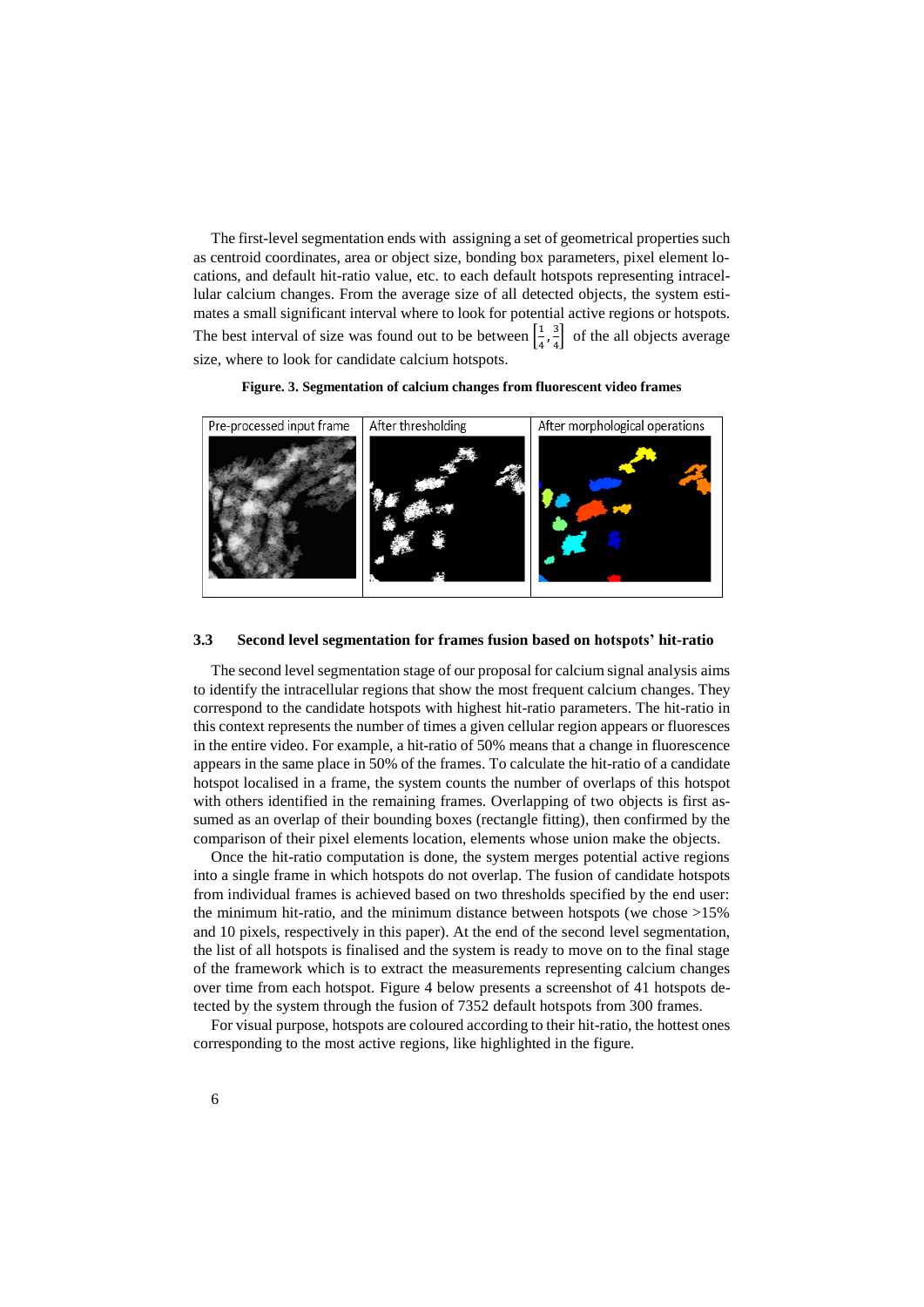

**Figure. 4. Best active regions labelled with hit-ratio after video fusion**

#### **3.4 Extraction and measurement of calcium signal inside hotspots.**

 This final procedure stands for the retrieval of meaningful information from original input video frames. It is the most essential part of the automatic analysis of cellular calcium signalling as it provides biologists with traces illustrating the intracellular calcium changes and numbers to quantitate various parameters to perform statistical analysis for the understanding of the physiological implications of the experiments.

Our proposed software automatically detects active regions inside cells and sets hotspots by direct quantification of the fluorescence within a given area at a given time. These direct fluorescence readouts of a given hotspot correspond to the average intensity of the pixel points whose union makes the hotspot region in every original grayscale frame  $(mi)$ . From the initial readout of the fluorescence inside hotspots another measurement called the corrected fluorescence  $(F)$  is computed.  $F = mi - bg$ , where  $bg$  is the background fluorescence in all areas of the frame that do not contain any cells such that  $bg = image - imageCells$ . The background value represents the average value of anything pixel that is neither part of a calcium-change event, nor a cell tissue component. The optimum parameter to represent an image containing all cells was found out to be *imageCells* > *mean*  $-$  *std* /2 of a frame's pixel intensities. In the same way, the system computes another calcium signal that is called normalized change of fluorescence  $(F/Fmin)$ , where *Fmin* corresponds to the minimum fluorescence value inside a hotspot after the background subtraction.  $Fmin = imageCells + 1$ . The ratio  $(F/Fmin)$  is the ultimate normalized version of the initial fluorescence readout of hotspots, as it allows effective comparison between different experiments. From the ratio ( $F/Fmin$ ) signal, the system retrieves meaningful parameters about the intracellular calcium changes. For the experiments performed, these are the maximum amplitudes of peak in intracellular calcium changes of active regions, the area under the curve, the frequency of calcium transients, the inter-spike interval between two consecutive peaks of calcium concentration change, and the time of slope from peak to a baseline that is customizable, as illustrated in figure 5.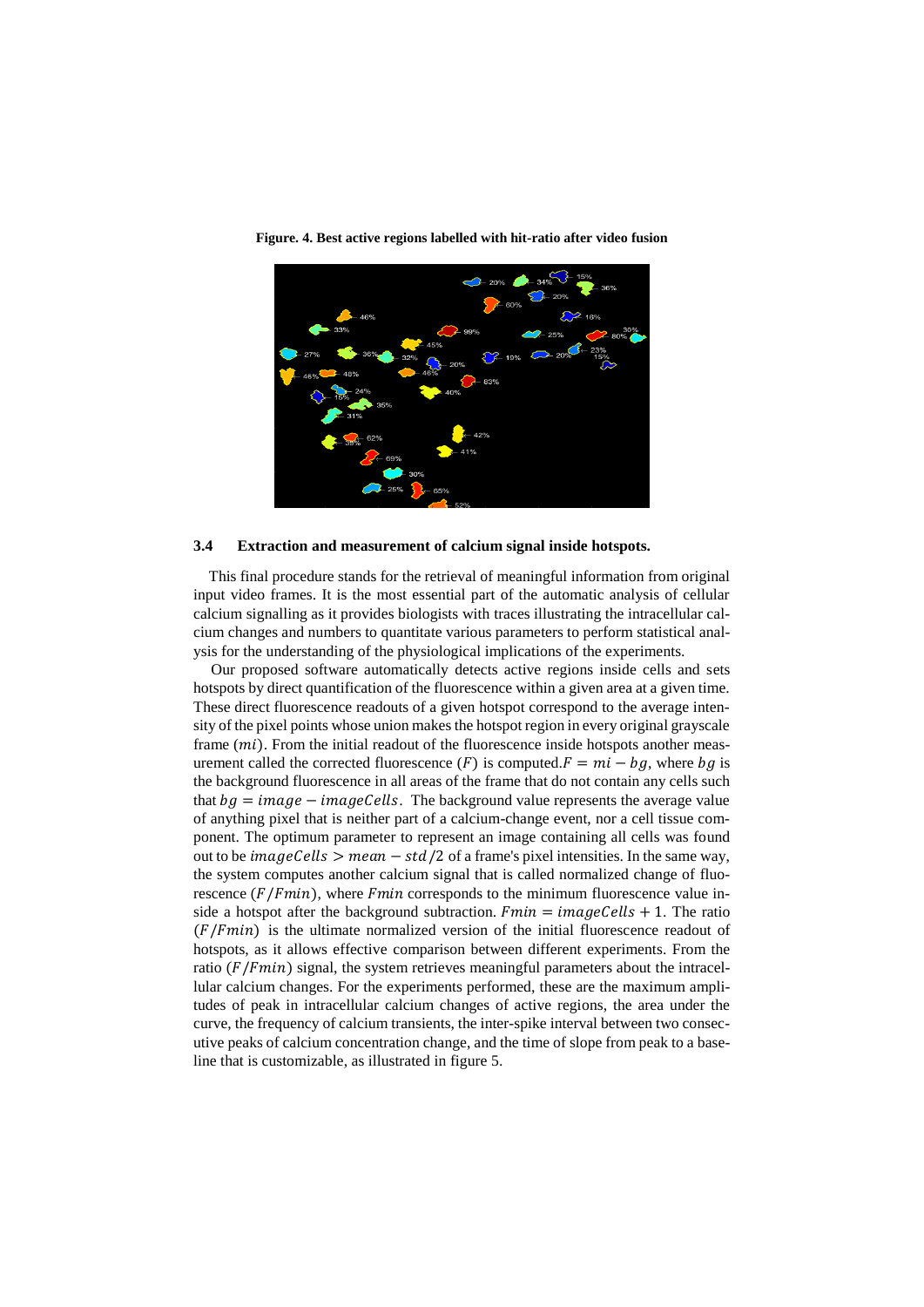

**Figure. 5. Some parameters extracted from calcium change of fluorescence**

## **4 Results and discussions**

 Our proposal to automate the analysis of calcium imaging experiments based on fluorescence video imaging enables the automatic segmentation and measurement of intracellular calcium transients over time. Active hotspots can be filtered and monitored from portions or from entire input video files. The processes are fully automatic and rely on the video frames contents rather than users' biological knowledge or experience. In details, for example, Table 1 below shows that the overall processing time of our proposal is proportional to the size of the input video file. Big files tend to take more time but compare to the manual procedure, the system processing time is impressive. Indeed, it takes approximately 1 day for biologists to complete the manual analysis of 1000 video frames, whereas our proposed pipeline does the job in less than 5 minutes.

| Video     | Number    |                 | Number of Number of hotspots | Processing time |
|-----------|-----------|-----------------|------------------------------|-----------------|
| Extension | of frames | $Ca^{2+}$ waves | over potential ones          | (in seconds)    |
| .TIF      | 900       | 18,290          | 25/3,230                     | 251             |
| .MPG      | 1.194     | 17,195          | 20/2,355                     | 303             |
| .MOV      | 1,200     | 24,319          | 42/5,583                     | 355             |
| .MPG      | 1,499     | 19,158          | 15/4,381                     | 390             |

**Table 1. Results from a PC running Matlab 2014 on windows 7 OS with 4GB of RAM**

Although, further testing of our proposed system for hotspots detection in fluorescence microscopy videos is still required, we proved that the automatic segmentation of intracellular calcium concentration in individual frames is about 80% accurate.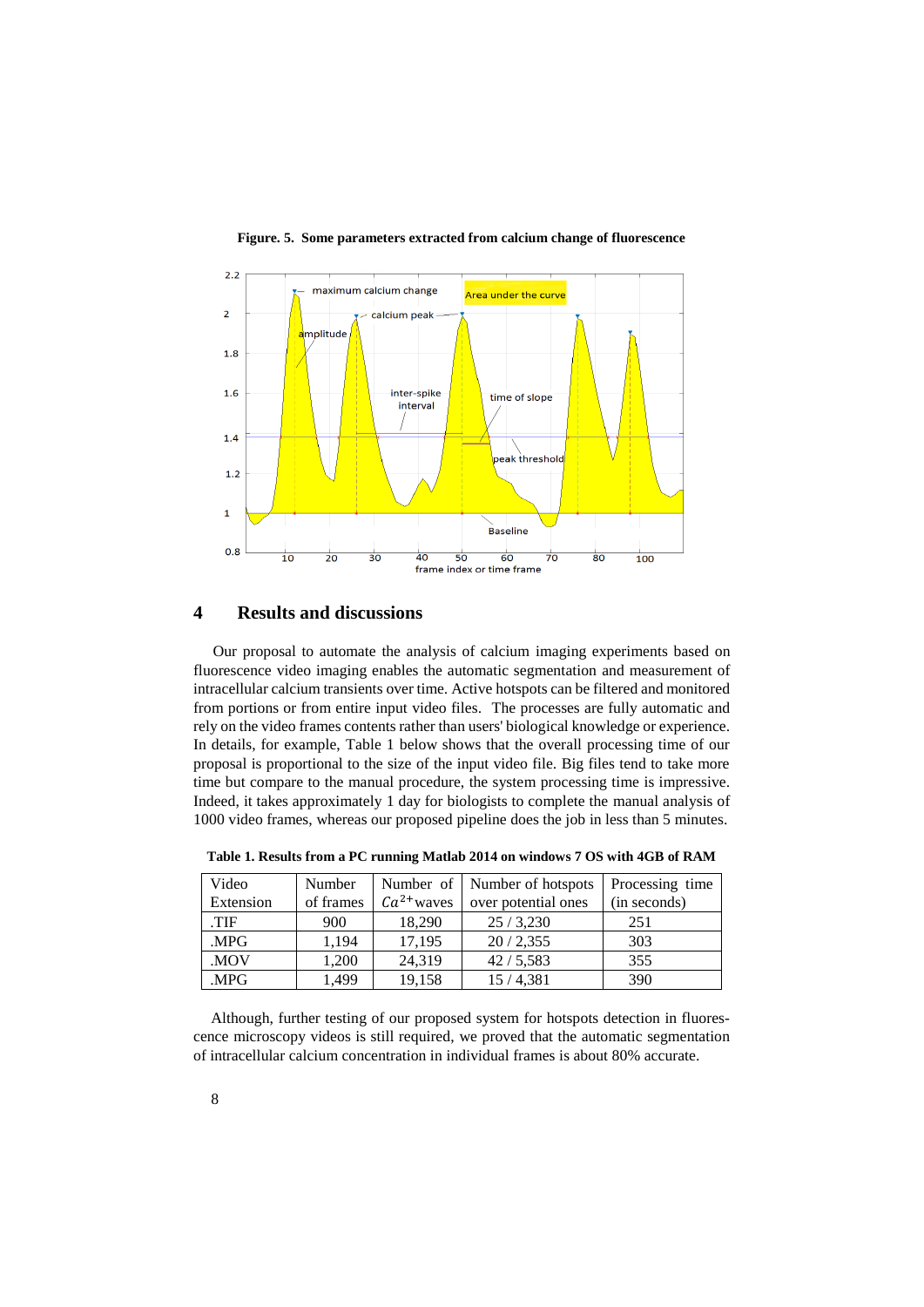Here, the percentage of accuracy refers to the ratio between the sum of True Positive and True Negative  $(TP + TN)$  pixels over the sum of all Positives and Negatives pixels [29]. Indeed, when using hand-outlined images of intracellular calcium changes as gold standard to isolate calcium changes, like shown in figure 6, we were able to compare the automated segmented frames against the visual detection. Table 2 below illustrates the pixel classification we implemented initially over a random sample of 20 frames per fluorescent video files of calcium signalling experiments. Category Positive corresponds to the successful identification of calcium changes by our system, while True illustrates the reference from the ground truth.

**Table 2. automated segmentation performance through pixel classification** 

|          | TP       | FP       | TN       | <b>FN</b> | Accuracy |
|----------|----------|----------|----------|-----------|----------|
| Frame 1  | 7386     | 892      | 388186   | 25906     | 0.94     |
| Frame 2  | 33423    | 3693     | 327406   | 57848     | 0.85     |
| $\cdots$ | $\cdots$ | $\cdots$ | $\cdots$ | $\cdots$  | $\cdots$ |
| Frame 20 | 2649     | 1580     | 392998   | 15143     | 0.96     |

#### **Fig. 6. Manual segmentation versus automated**



All in one, the comparison between biologist empirical methodology and our automatic approach establishes that our software can provide reliable results in shorter periods of time. The detection of intracellular calcium through individual frames is fast and accurate. The quantification of calcium concentration is easier and straightforward after ROIS detection.

# **5 Conclusion and Future Work**

In this paper, we describe an automatic solution providing multi-level segmentation for the detection of changes in fluorescence in videos taken when using ion-sensitive fluorescent indicator dyes such as calcium indicators. Our proposal allows a fast and reliable detection of the hotspots to analyse and extract the changes of fluorescence over time. After the extraction of candidate hotspots from individual frames, we propose a new method based on the hit-ratio of fluorescence to identify the best active regions showing changes in the intracellular calcium concentration.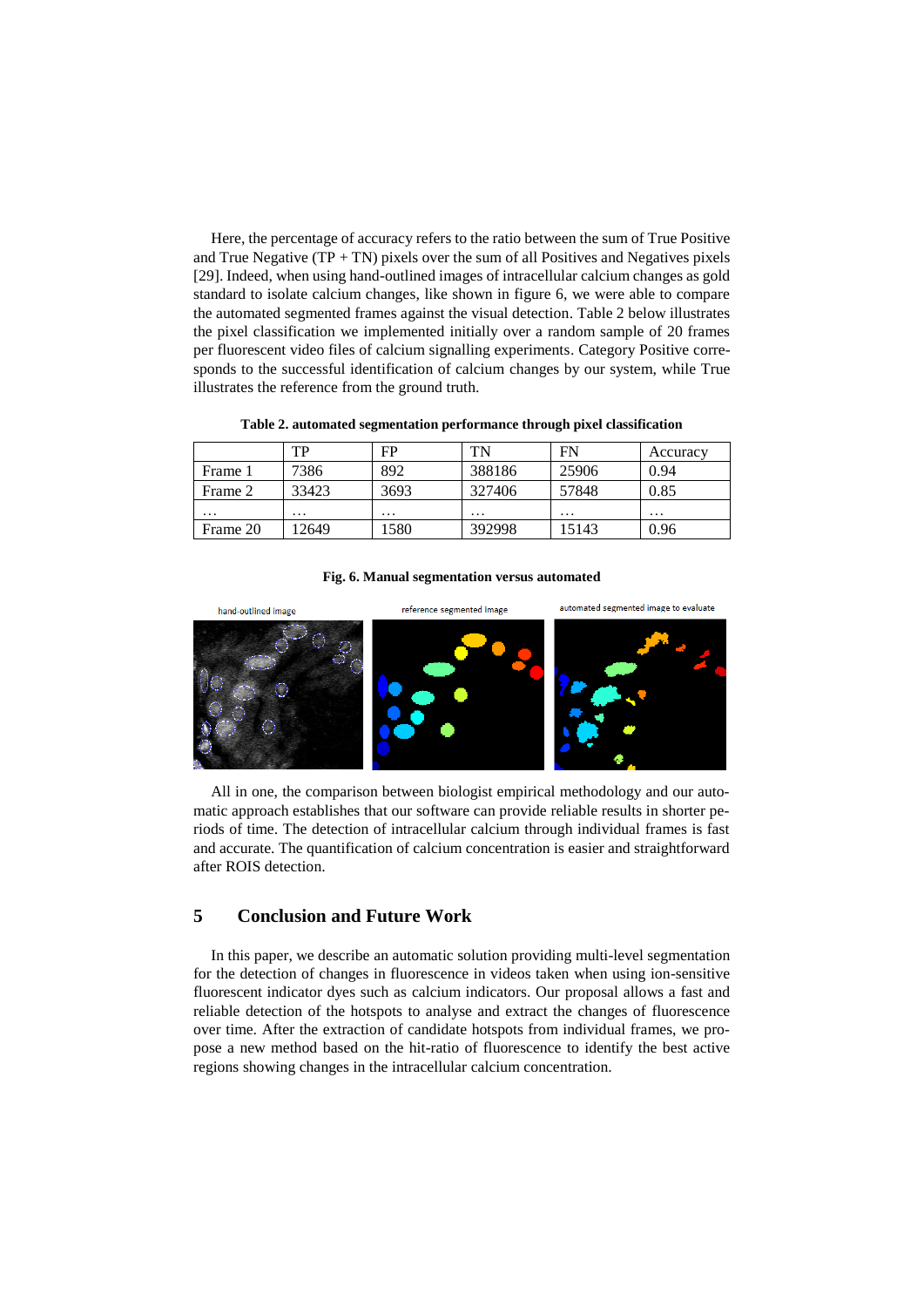We also propose a normalized quantification of those changes over time for each hotspot. Further, the system enables the extraction of all major parameters researchers are typically interested in when analysing calcium imaging experiments, including some which are very time-consuming to perform manually. We have included the options of manual deleting hotspots which might not fit the criteria that researchers have identified. It is also possible to refine the hotspot detection by setting parameters such as minimum size and hit-ratio of hotspots as well as a minimum distance between them. The paper argues that obtaining the automatic measurements achieves a higher processing time compared with experts' manual ones. Higher accuracy of our proposed method still needs to be proven by further testing. However the automation of the entire procedure makes data analysis reproducible and easy comparable.

Despite those advantages, we acknowledge that our proposed system has got some limitations. Using videos of tissues, we currently cannot identity individual cells. Further, we currently cannot follow hotspots in case their position shift during experiment course, which might happen. It is the case for cardiomyocytes calcium signalling experiments where high contractions may lead cells to move slightly. In addition to those drawbacks, the system is currently designed to analyse data only from single-wavelength fluorescent indicators. Ideally the system should be extended for the use of multiwave length fluorescent dyes such as the ratio metric indicators like fura-2. We also think the future system should also enable advanced comparison of cells' calcium activity by providing more useful parameters output. Finally, the handling of huge amount of data, and noisier raw images will have to be addressed.

### **References**

- 1. M. J. Berridge, P. Lipp and M. D. Bootman, "The versatility and universality of calcium signalling," *Nature Reviews Molecular Cell Biology,* vol. 1, pp. 11-21, 2000.
- 2. M. J. Berridge, M. D. Bootman and H. L. Roderick, "Calcium Signalling: Dynamics, Homeostasis, and Remodelling," *Nature Reviews Molecular Cell Biology,* vol. 4, pp. 517- 529, 2003.
- 3. R. Dumollard, M. Duchen and C. Sardet, "Calcium signals and mitochondria at fertilisation," *Seminars in Cell & Developmental Biology,* vol. 17, no. 2, pp. 314- 323, 2006.
- 4. B. Zhivotovsky and S. Orrenius, "Calcium and cell death mechanisms: A perspective from the cell death community," *Cell Calcium,* vol. 50, no. 3, pp. 211- 221, 2011.
- 5. M. J. Berridge, "Calcium signalling remodelling and disease," *Biochemical Society Transactions,* vol. 40, pp. 297-309, 2012.
- 6. T. Cali, D. Ottolini and M. Brini, "Calcium signaling in Parkinson's disease," *Cell Tissue Res,* 2014.
- 7. S. Feske, "Calcium signalling in lymphocyte activation and disease," *Nature Reviews Immunology,* vol. 7, pp. 690 - 702, 2007.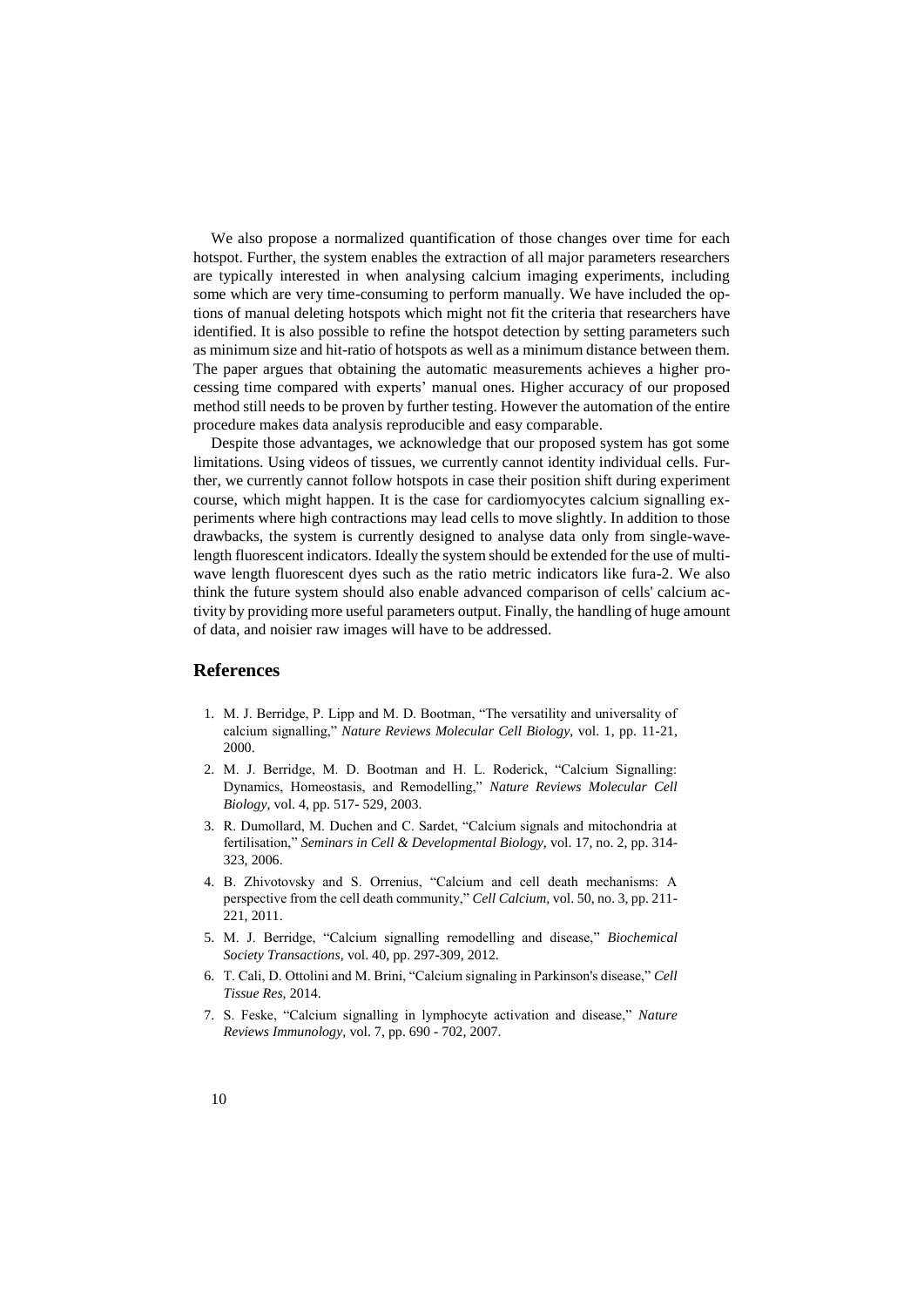- 8. M. D. Bootman, K. Rietdorf, T. Collins, S. Walker and M. Sanderson, "Ca2+ Sensitive Fluorescent Dyes and Intracellular Ca2+ Imaging," *Cold Spring Harbor Protocols,* pp. 83 - 99, 2013.
- 9. R. Tsien, P. T. and R. T. J., "Calcium Homeostasis in Intact Lymphocytes: Cytoplasmic Free Calcium Monitored With a new Intracellularly Trapped Fluorescent Indicator," *THE JOURNAL Of CELL BIOLOGY,* vol. 94, pp. 325- 334, 1982.
- 10. E. A. Rodriguez, R. E. Campbell, J. Y. Lin, M. Z. Lin, A. Miyawaki, A. E. Palmer, X. Shu and J. Zhang, "The Growing and Glowing Toolbox of Fluorescent and Photactive Proteins," *Trends in Biochemical Sciences,* vol. 42, no. 2, pp. 111-129, 2017.
- 11. K. Rietdorf, M. D. Bootman and M. J. Sanderson, "Spontaneous, Pro-Arrhythmic Calcium Signals Disrupt Electrical Pacing in Mouse Pulmonary Vein Sleeve Cells," *PLoS ONE,* vol. 9, no. 2, pp. 1 - 13, 2014.
- 12. K. Rietdorf, S. Masoud, F. McDonald, M. J. Sanderson and M. D. Bootman, "Pulmonary vein sleeve cell excitation-contraction-coupling becomes dysynchronized by spontaneous calcium transients," *Biochemical society transactions,* vol. 43, no. 3, pp. 410-416, 2015.
- 13. A. Khaji and P. R. Kowey, "Update on atrial fibrillation," *Trends in Cardiovascular Medicine,* vol. 27, no. 1, pp. 14-25, 2017.
- 14. J. Heijman, N. Voigt, S. Nattel and D. Dobrev, "Cellular and Molecular Electrophysiology of Atrial Fibrillation Initiation, Maintenance, and Progression," *Circulation Research,* pp. 1483 - 1499, 2014.
- 15. K. Charles, S. S. Carlos Oscar, A. Scott T., O.-M. Jean Christophe and U. Michael, "A guided tour of selected image processing and analysis methods for fluorescence and electron microscopy," *IEEE, Journal of selected topics in signal processing,* vol. 10, pp. 6-30, 2016.
- 16. M. Markku and F. Alessandro, "Optimal Inversion of the Generalized Anscombe Transformation for Poisson-Gaussian Noise," *IEEE TRANSACTIONS ON IMAGE PROCESSING,* vol. 22, pp. 91-103, 2013.
- 17. M. Nadir, L. Jian-Ping, K. Saeed Ahmed and G. Mohaned, "Medical image denoising schemes using wavelet threshold techniques with various noises," *International Computer Conference on Wavelet Active Media Technology and Information Processing (ICCWAMTIP),* 2015.
- 18. T. Yibin, Z. Yan, C. Ying, G. Yuan and Z. Changping, "Image Denoising via Expected Patch Log Likelihood with Gaussian Model Identification," *International Conference on Consumer Electronics,* 2016.
- 19. P. Thierry, B. Patrick, B. Jerome, C. Anatole, B. Sabine, S. Jean and K. Charles, "Background Fluorescence Estimation and Vesicle Segmentation in Live Cell Imaging With Conditional Random Fields," *IEEE TRANSACTIONS ON IMAGE PROCESSING,* vol. 24, pp. 667 - 680, 2015.
- 20. G. Neeraj J., S. Paul and D. Kenneth W., "Jelly filling segmentation of fluorescence microscopy images containing incomplete labeling," *International Symposium on Biomedical Imaging (ISBI),* pp. 531-535, 2016.